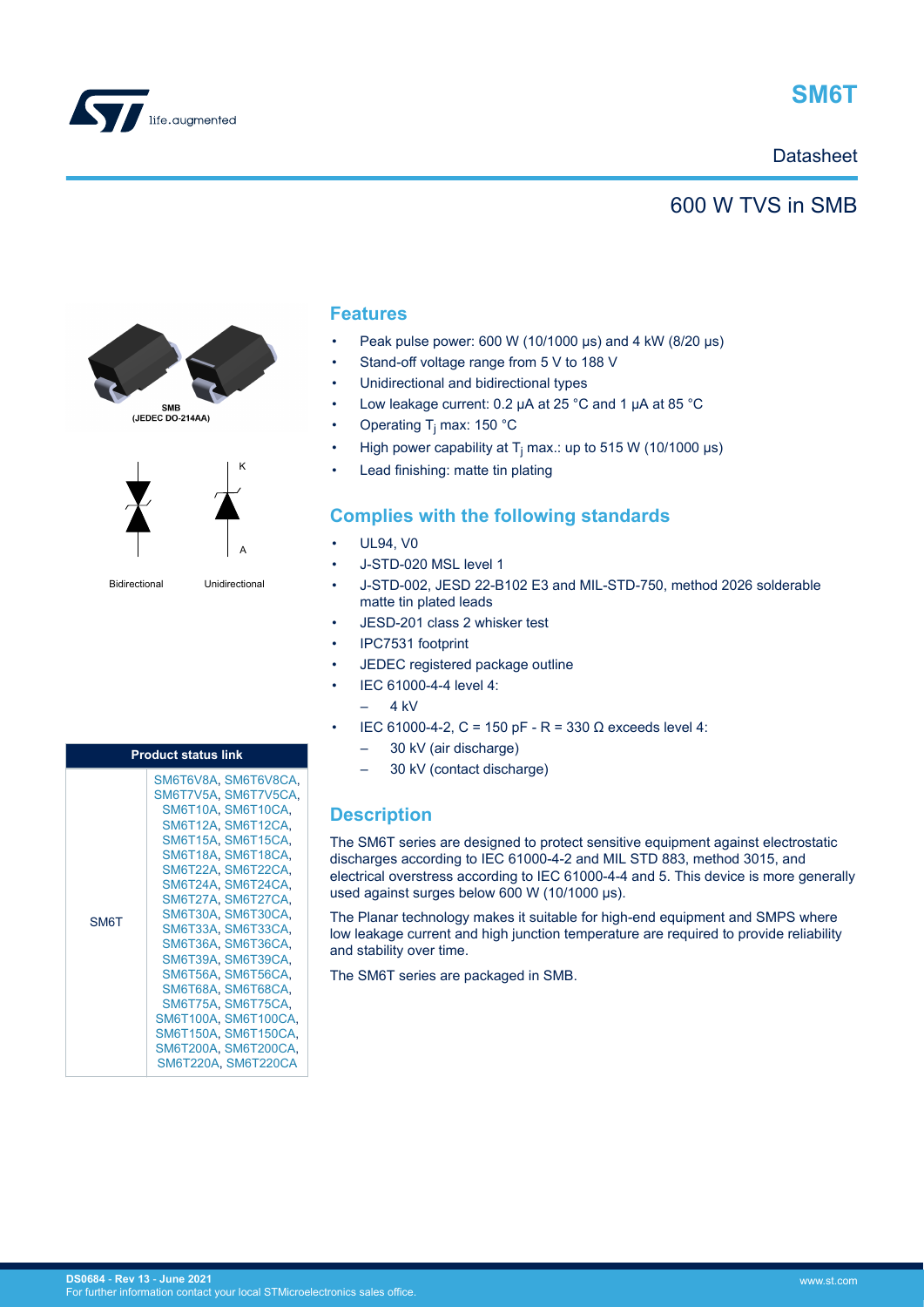## **1 Characteristics**

| <b>Symbol</b>    |                                                    | <b>Value</b>                                               | <b>Unit</b> |    |
|------------------|----------------------------------------------------|------------------------------------------------------------|-------------|----|
|                  |                                                    | IEC 61000-4-2 (C = 150 pF, R = 330 Ω)                      |             |    |
| V <sub>PP</sub>  | Peak pulse voltage                                 | Contact discharge                                          | 30          | kV |
|                  |                                                    | Air discharge                                              | 30          |    |
| $P_{PP}$         | Peak pulse power dissipation                       | 10/1000 $\mu$ s, T <sub>i</sub> initial = T <sub>amb</sub> | 600         | W  |
| $T_{\text{stg}}$ | Storage temperature range                          | $-65$ to $+150$                                            | °C          |    |
| T,               | Operating junction temperature range               | $-55$ to $+150$                                            | °C          |    |
| Tī.              | Maximum lead temperature for soldering during 10 s | 260                                                        | °C          |    |

#### **Table 1. Absolute maximum ratings (Tamb = 25 °C)**

#### **Figure 1. Electrical characteristics - parameter definitions**





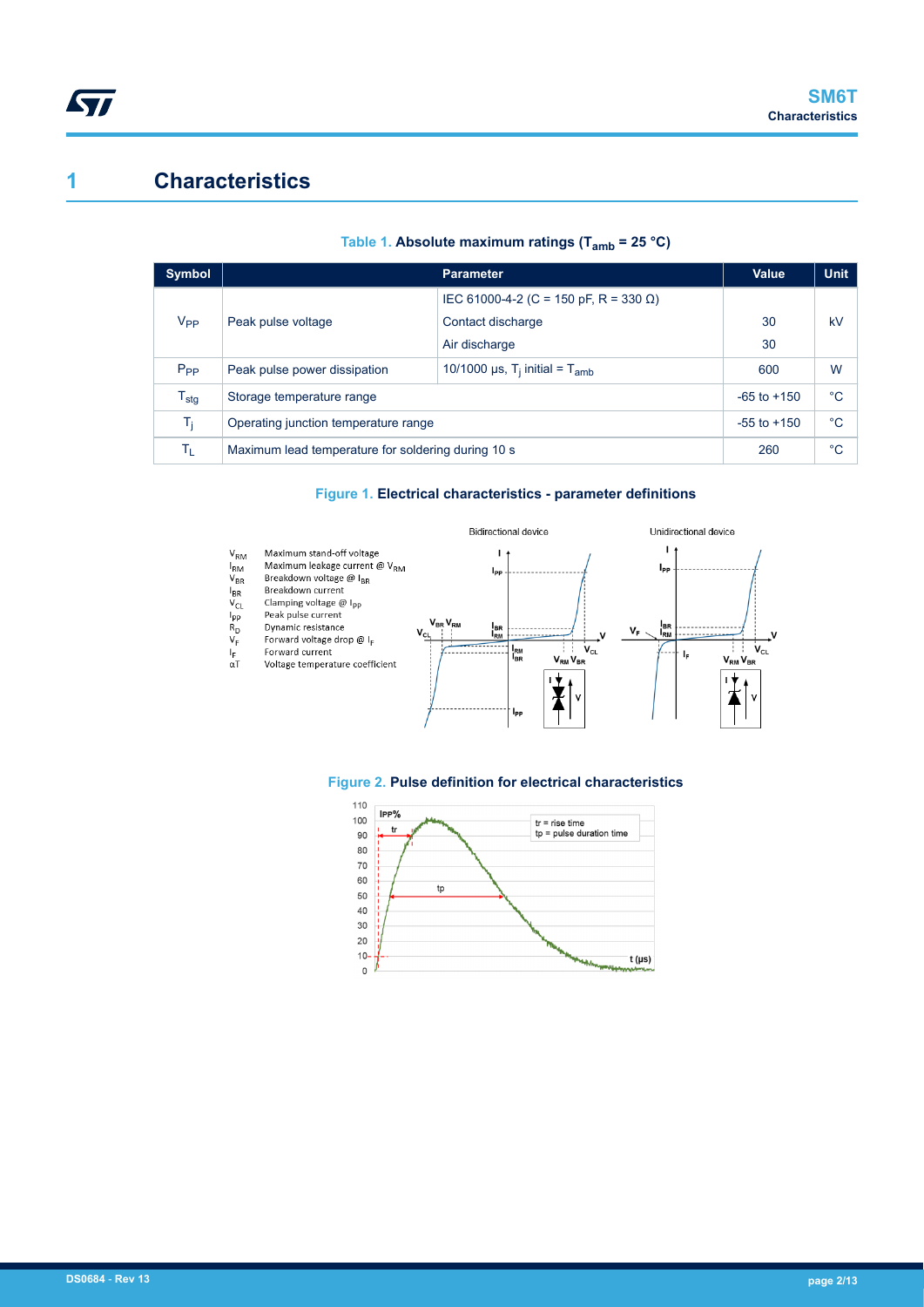|                               |     |                                        |              | $V_{BR}$ at $I_{BR}$ <sup>(1)</sup> |             |      |                 | 10 / 1000 µs               |                                  | 8 / 20µs       |                            |                         |       |               |
|-------------------------------|-----|----------------------------------------|--------------|-------------------------------------|-------------|------|-----------------|----------------------------|----------------------------------|----------------|----------------------------|-------------------------|-------|---------------|
|                               |     | I <sub>RM</sub> max at V <sub>RM</sub> |              |                                     |             |      |                 | $V_{Cl}$ <sup>(2)(3)</sup> | $\mathsf{I}_{\mathsf{PP}}^{(4)}$ | R <sub>D</sub> | $V_{Cl}$ <sup>(2)(3)</sup> | $I_{PP}$ <sup>(4)</sup> | $R_D$ | $\alpha$ T    |
| <b>Type</b><br>25 °C<br>85 °C |     | Min.                                   | Typ.         | Max.                                |             | Max. |                 | Max.                       | Max.                             |                | Max.                       | Max.                    |       |               |
|                               | μA  |                                        | $\mathbf{v}$ |                                     | $\mathbf v$ |      | mA              | $\mathbf{V}$               | A                                | Ω              | $\mathbf v$                | $\mathbf{A}$            | Ω     | $10^{-4}$ /°C |
| SM6T6V8A/CA                   | 20  | 50                                     | 5.80         | 6.45                                | 6.8         | 7.14 | 10              | 10.5                       | 57                               | 0.059          | 14.4                       | 275                     | 0.027 | 5.7           |
| SM6T7V5A/CA                   | 20  | 50                                     | 6.40         | 7.13                                | 7.5         | 7.88 | 10 <sup>1</sup> | 11.3                       | 53                               | 0.065          | 15.2                       | 266                     | 0.027 | 6.1           |
| SM6T10A/CA                    | 20  | 50                                     | 8.55         | 9.5                                 | 10.0        | 10.5 | $\mathbf{1}$    | 14.5                       | 41                               | 0.098          | 18.6                       | 215                     | 0.038 | 7.3           |
| SM6T12A/CA                    | 0.2 | $\mathbf{1}$                           | 10.2         | 11.4                                | 12          | 12.6 | 1               | 16.7                       | 36                               | 0.114          | 21.7                       | 184                     | 0.049 | 7.8           |
| SM6T15A/CA                    | 0.2 | $\mathbf{1}$                           | 12.8         | 14.3                                | 15          | 15.8 | 1               | 21.2                       | 28                               | 0.193          | 27.2                       | 147                     | 0.078 | 8.4           |
| SM6T18A/CA                    | 0.2 | $\mathbf{1}$                           | 15.3         | 17.1                                | 18          | 18.9 | 1               | 25.2                       | 24                               | 0.263          | 32.5                       | 123                     | 0.111 | 8.8           |
| SM6T22A/CA                    | 0.2 | $\mathbf{1}$                           | 18.8         | 20.9                                | 22          | 23.1 | 1               | 30.6                       | 20                               | 0.375          | 39.3                       | 102                     | 0.159 | 9.2           |
| SM6T24A/CA                    | 0.2 | $\mathbf{1}$                           | 20.5         | 22.8                                | 24          | 25.2 | 1               | 33.2                       | 18                               | 0.444          | 42.8                       | 93                      | 0.189 | 9.4           |
| SM6T27A/CA                    | 0.2 | $\mathbf{1}$                           | 23.1         | 25.7                                | 27          | 28.4 | 1.              | 37.5                       | 16                               | 0.569          | 48.3                       | 83                      | 0.240 | 9.6           |
| SM6T30A/CA                    | 0.2 | $\mathbf{1}$                           | 25.6         | 28.5                                | 30          | 31.5 | 1               | 41.5                       | 14.5                             | 0.690          | 53.5                       | 75                      | 0.293 | 9.7           |
| SM6T33A/CA                    | 0.2 | $\mathbf{1}$                           | 28.2         | 31.4                                | 33          | 34.7 | 1               | 45.7                       | 13.1                             | 0.840          | 59.0                       | 68                      | 0.357 | 9.8           |
| SM6T36A/CA                    | 0.2 | $\mathbf{1}$                           | 30.8         | 34.2                                | 36          | 37.8 | 1               | 49.9                       | 12                               | 1.01           | 64.3                       | 62                      | 0.427 | 9.9           |
| SM6T39A/CA                    | 0.2 | $\mathbf{1}$                           | 33.3         | 37.1                                | 39          | 41.0 | 1               | 53.9                       | 11.1                             | 1.16           | 69.7                       | 57                      | 0.504 | 10.0          |
| SM6T56A/CA                    | 0.2 | $\mathbf{1}$                           | 47.6         | 53.2                                | 56          | 58.8 | 1               | 76.6                       | 7.8                              | 2.28           | 100                        | 40                      | 1.030 | 10.0          |
| SM6T68A/CA                    | 0.2 | $\mathbf{1}$                           | 58.1         | 64.6                                | 68          | 71.4 | 1               | 92                         | 6.5                              | 3.17           | 121                        | 33                      | 1.503 | 10.4          |
| SM6T75A/CA                    | 0.2 | $\mathbf{1}$                           | 64.1         | 71.3                                | 75          | 78.8 | 1               | 103                        | 5.8                              | 4.17           | 134                        | 30                      | 1.84  | 10.5          |
| SM6T100A/CA                   | 0.2 | $\mathbf{1}$                           | 85.5         | 95.0                                | 100         | 105  | 1               | 137                        | 4.4                              | 7.27           | 178                        | 22.5                    | 3.24  | 10.6          |
| SM6T150A/CA                   | 0.2 | $\mathbf{1}$                           | 128          | 143                                 | 150         | 158  | 1               | 207                        | 2.9                              | 16.9           | 265                        | 15                      | 7.13  | 10.8          |
| SM6T200A/CA                   | 0.2 | $\mathbf{1}$                           | 171          | 190                                 | 200         | 210  | 1               | 274                        | 2.2                              | 29.1           | 353                        | 11.3                    | 12.7  | 10.8          |
| SM6T220A/CA                   | 0.2 | 1                                      | 188          | 209                                 | 220         | 231  | 1               | 328                        | $\overline{2}$                   | 48.5           | 388                        | 10.3                    | 15.2  | 10.8          |

#### **Table 2. Electrical characteristics - parameter values (Tamb = 25 °C, unless otherwise specified)**

*1. To calculate VBR versus T<sup>j</sup> : VBR at T<sup>j</sup> = VBR at 25 °C x (1 + αT x (T<sup>j</sup> - 25))*

*2. To calculate VCL versus T<sup>j</sup> : VCL at T<sup>j</sup> = VCL at 25 °C x (1 + αT x (T<sup>j</sup> - 25))*

*3. To calculate VCL max versus IPPappli: VCLmax = VBR max + RD x IPPappli*

*4. Surge capability given for both directions for unidirectional and bidirectional devices*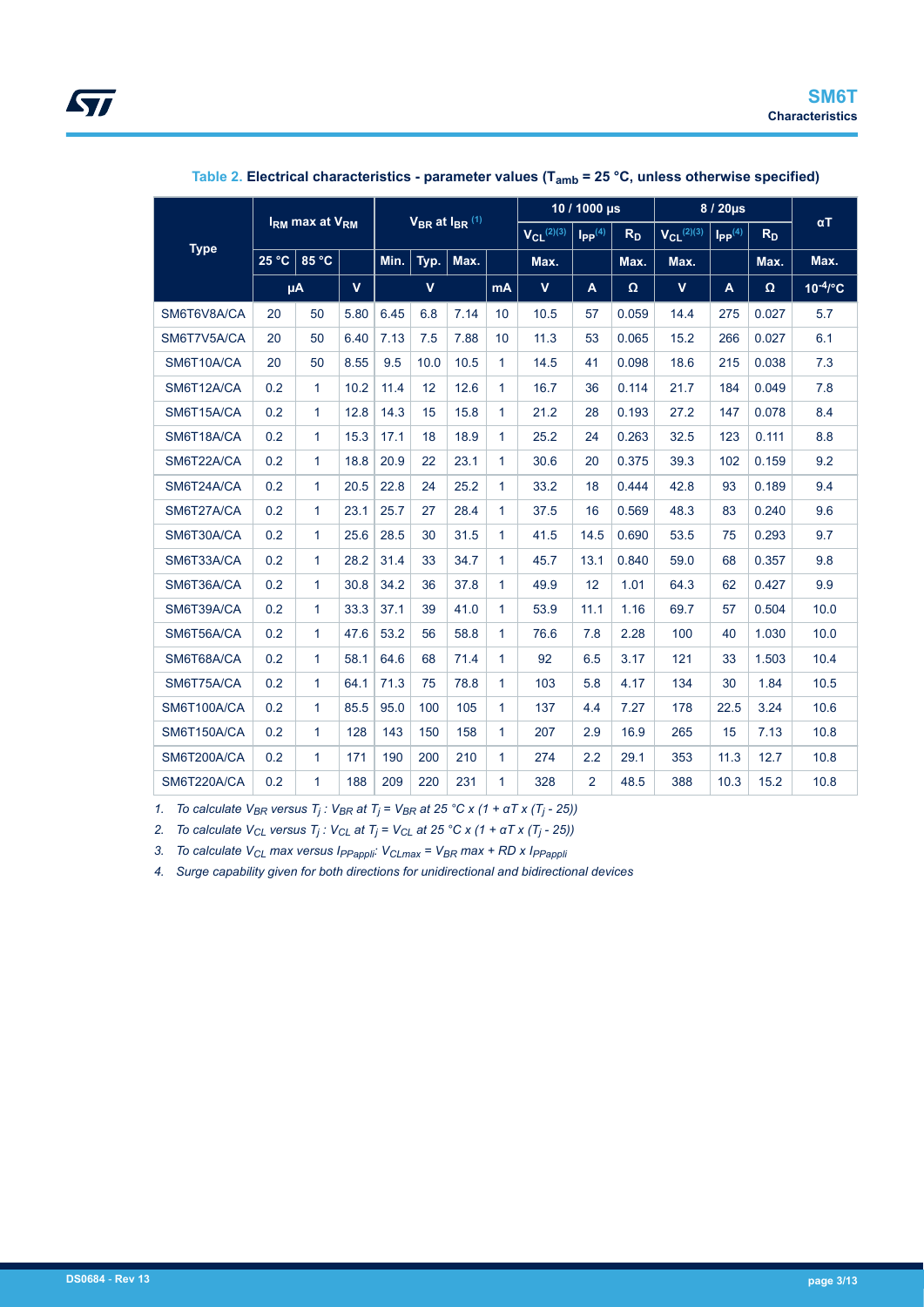## **1.1 Characteristics (curves)**





# **Figure 6. Dynamic resistance versus pulse duration**

t p (ms)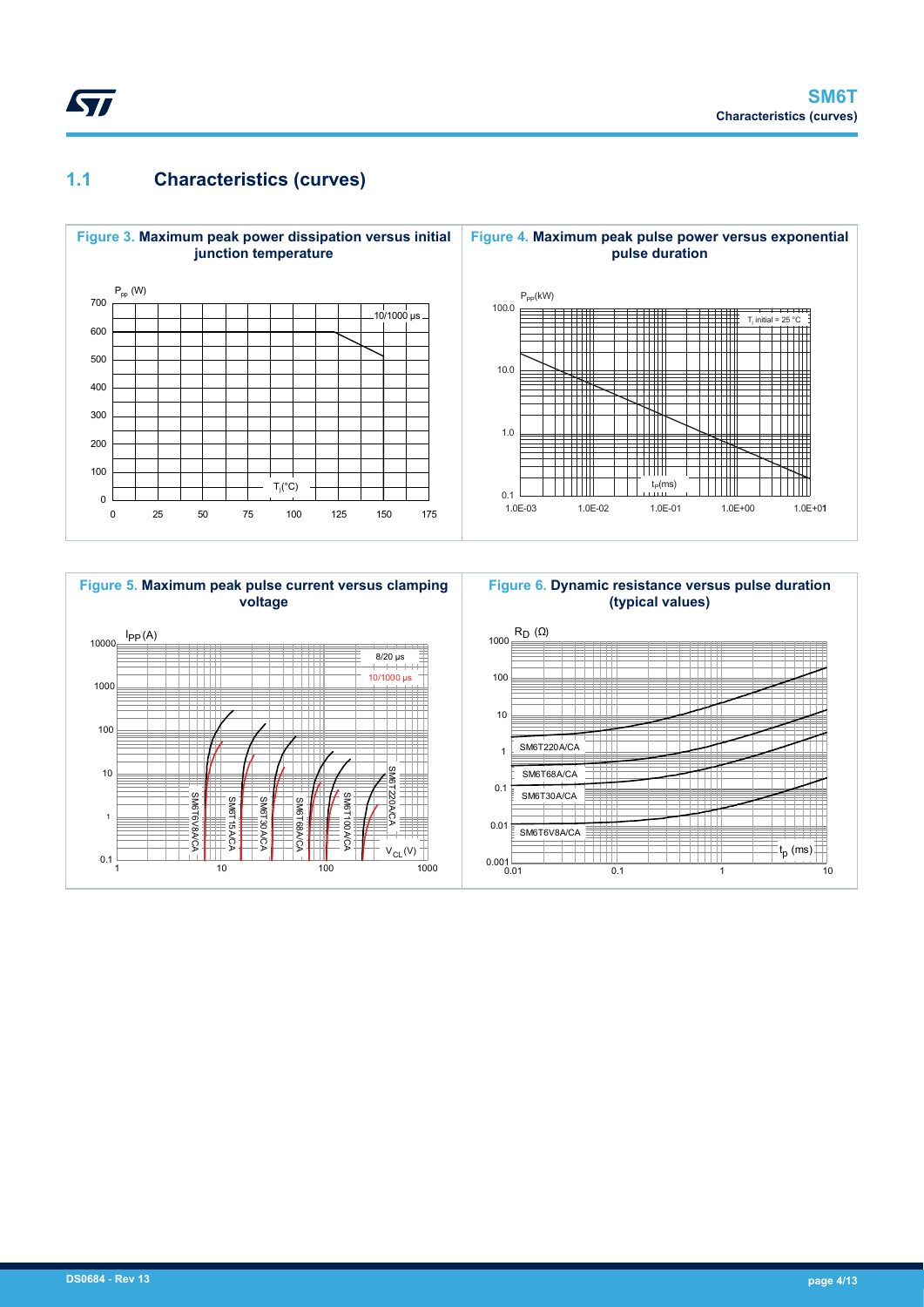













<span id="page-4-0"></span>*EAL*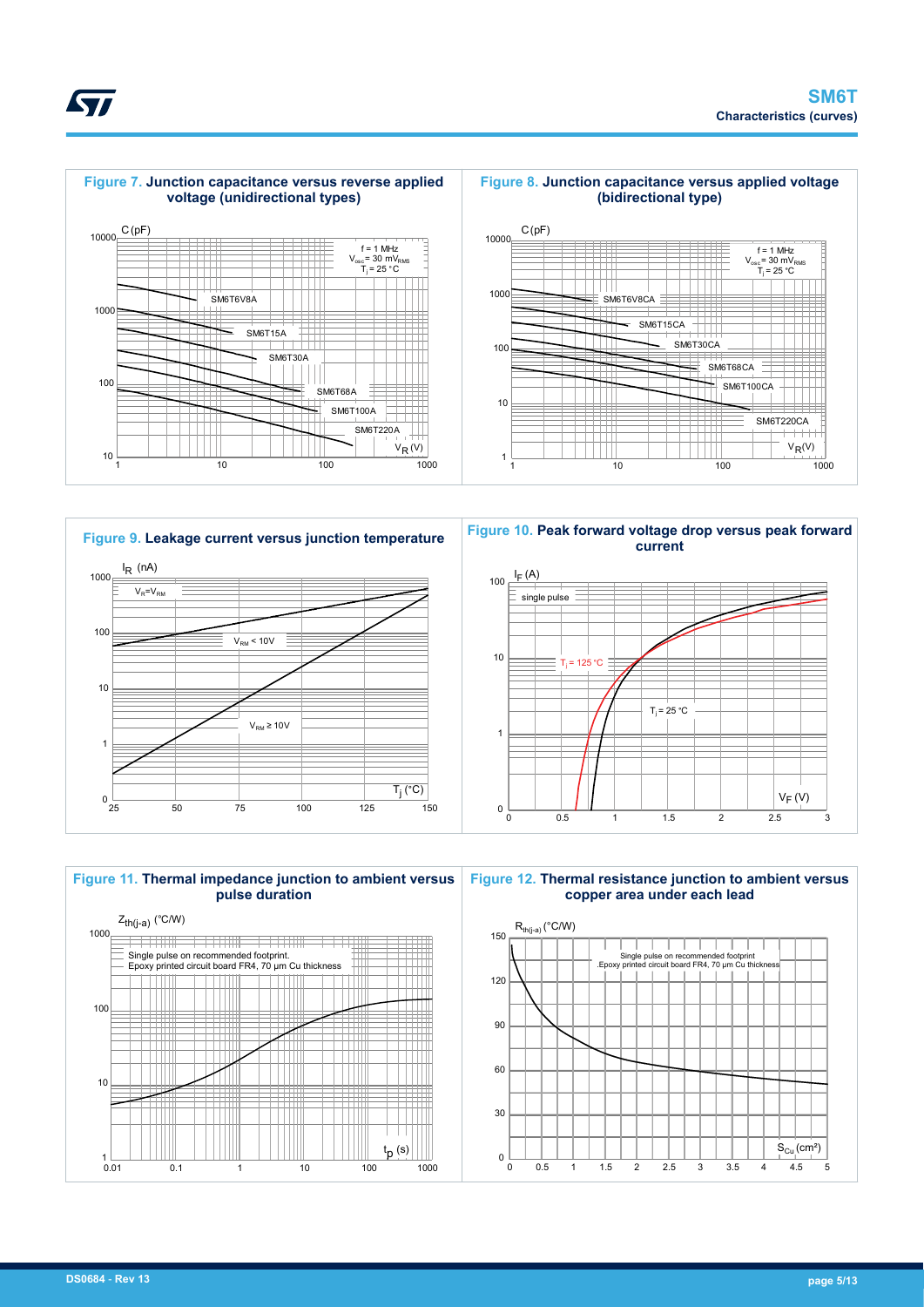## **2 Package information**

In order to meet environmental requirements, ST offers these devices in different grades of [ECOPACK](https://www.st.com/ecopack) packages, depending on their level of environmental compliance. ECOPACK specifications, grade definitions and product status are available at: [www.st.com.](http://www.st.com) ECOPACK is an ST trademark.

## **2.1 SMB package information**

**Figure 13. SMB package outline**



#### **Table 3. SMB package mechanical data**

|                | <b>Dimensions</b> |                    |              |        |  |  |  |
|----------------|-------------------|--------------------|--------------|--------|--|--|--|
| Ref.           |                   | <b>Millimeters</b> | Inches $(1)$ |        |  |  |  |
|                | Min.              | Max.               | Min.         | Max.   |  |  |  |
| A <sub>1</sub> | 1.90              | 2.45               | 0.0748       | 0.0965 |  |  |  |
| A2             | 0.05              | 0.20               | 0.0020       | 0.0079 |  |  |  |
| $\mathbf b$    | 1.95              | 2.20               | 0.0768       | 0.0867 |  |  |  |
| c              | 0.15              | 0.40               | 0.0059       | 0.0157 |  |  |  |
| D              | 3.30              | 3.95               | 0.1299       | 0.1556 |  |  |  |
| E              | 5.10              | 5.60               | 0.2008       | 0.2205 |  |  |  |
| E1             | 4.05              | 4.60               | 0.1594       | 0.1811 |  |  |  |
| L              | 0.75              | 1.50               | 0.0295       | 0.0591 |  |  |  |

*1. Values in inches are converted from mm*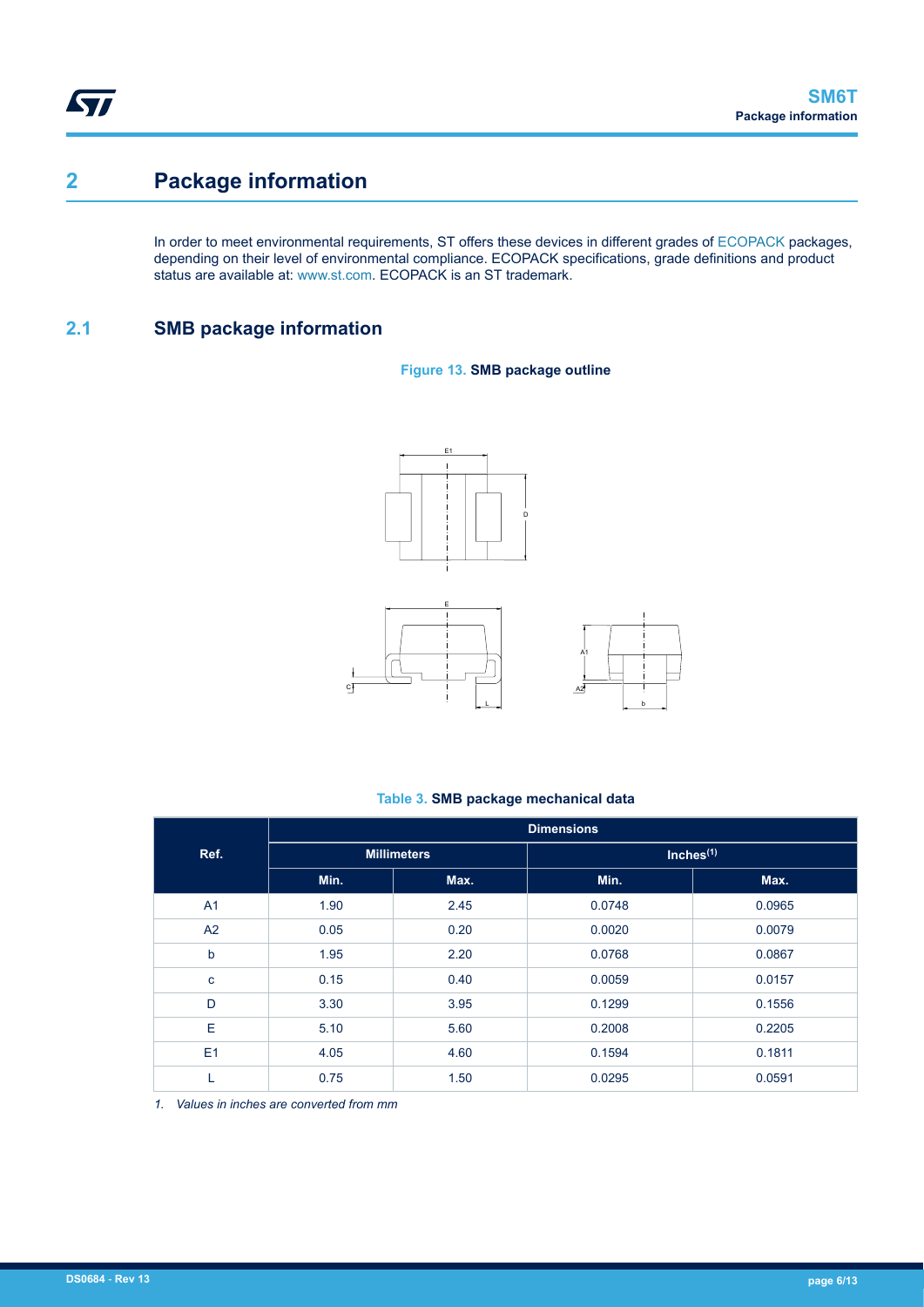





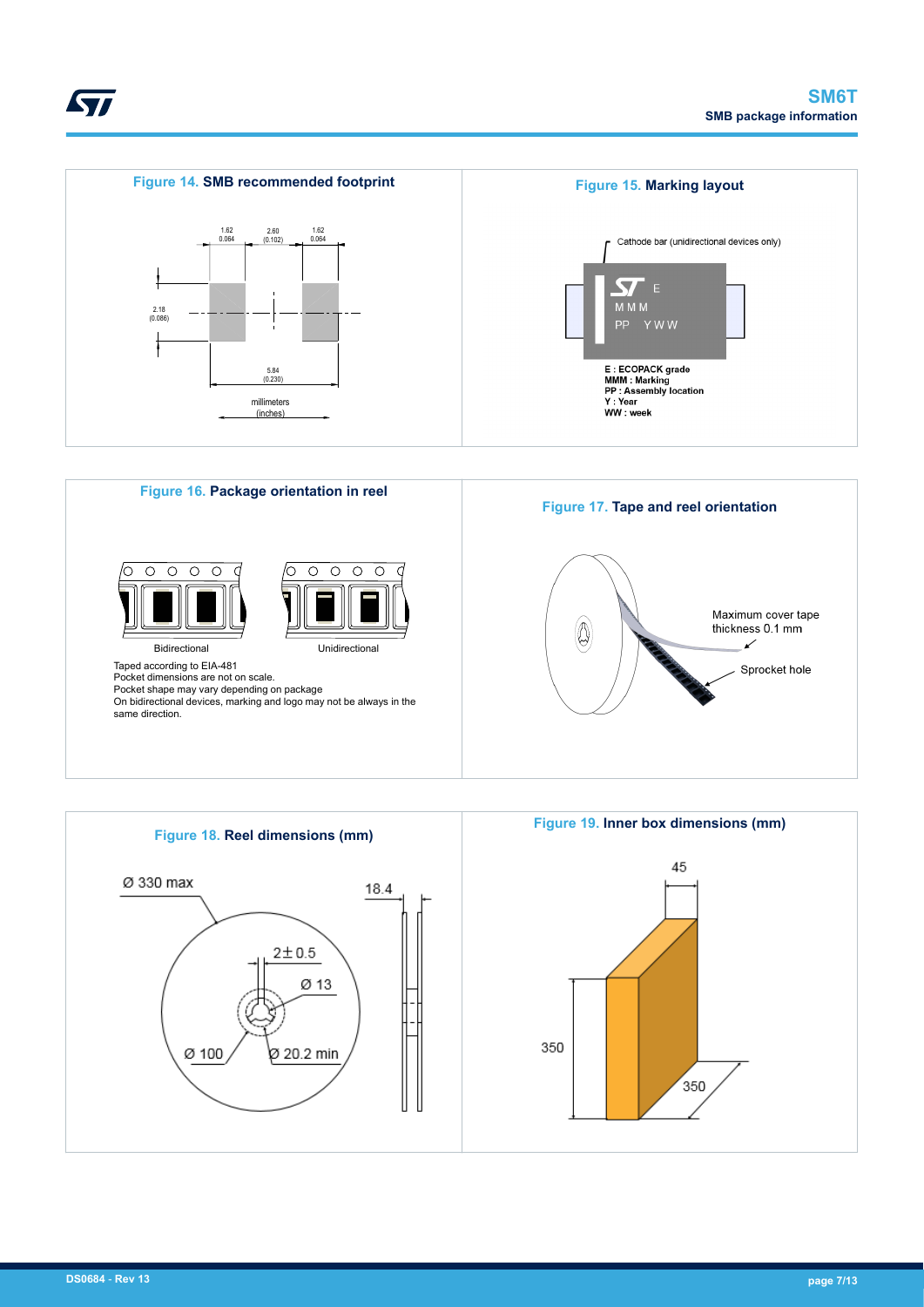#### **Figure 20. Tape and reel outline**



Note: Pocket dimensions are not on scale Pocket shape may vary depending on package

#### **Table 4. Tape and reel mechanical data**

|                | <b>Dimensions</b>  |      |      |  |  |  |  |
|----------------|--------------------|------|------|--|--|--|--|
| Ref.           | <b>Millimeters</b> |      |      |  |  |  |  |
|                | Min.               | Typ. | Max. |  |  |  |  |
| ØD0            | 1.5                | 1.55 | 1.6  |  |  |  |  |
| ØD1            | 1.5                |      |      |  |  |  |  |
| F              | 5.4                | 5.5  | 5.6  |  |  |  |  |
| K <sub>0</sub> | 2.64               | 2.74 | 2.84 |  |  |  |  |
| P <sub>0</sub> | 3.9                | 4.0  | 4.1  |  |  |  |  |
| <b>P1</b>      | 7.9                | 8.0  | 8.1  |  |  |  |  |
| P <sub>2</sub> | 1.9                | 2.0  | 2.1  |  |  |  |  |
| W              | 11.7               | 12.0 | 12.3 |  |  |  |  |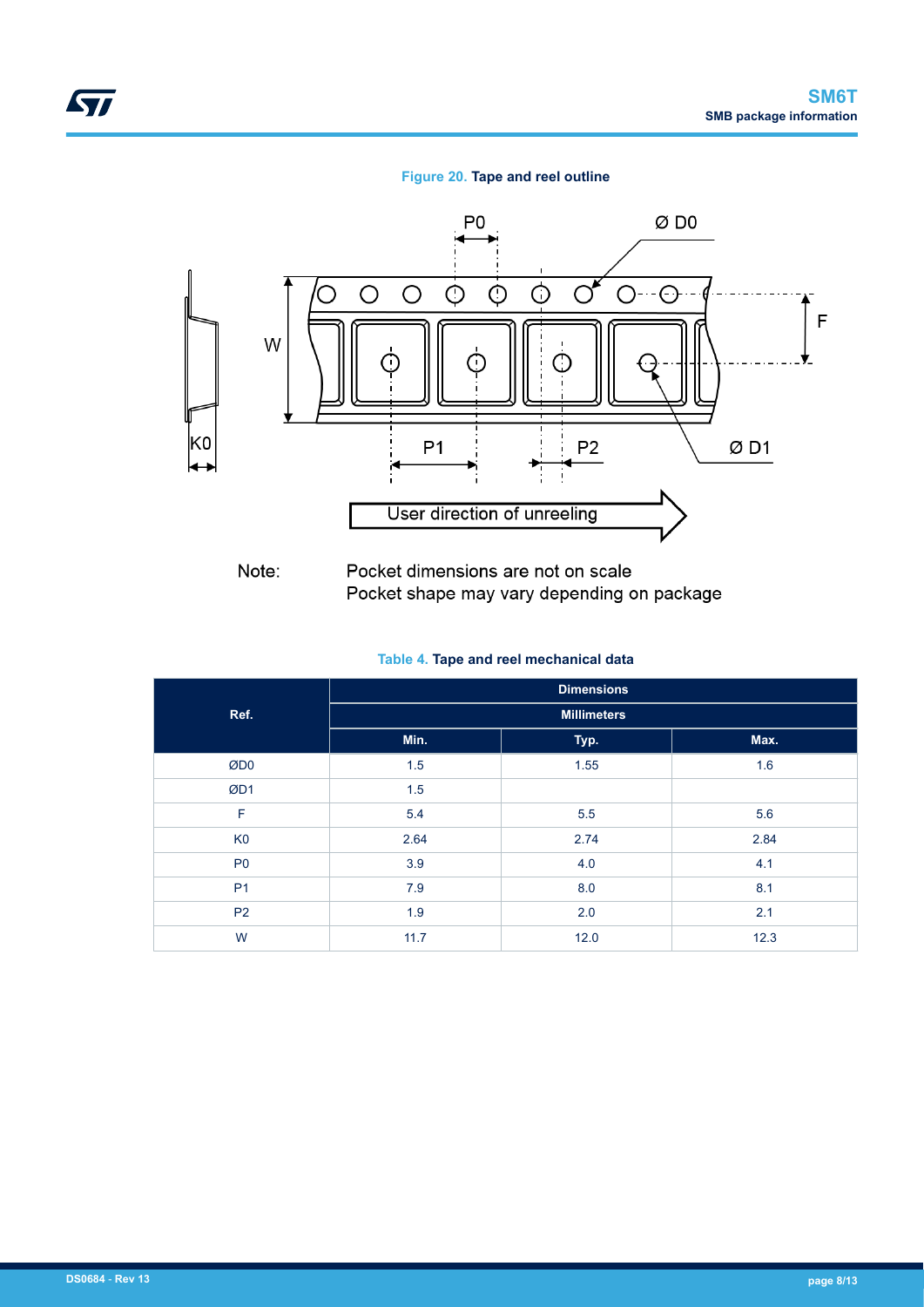## **2.2 Reflow profile**

ST

**Figure 21. ST ECOPACK recommended soldering reflow profile for PCB mounting**



*Note: Minimize air convection currents in the reflow oven to avoid component movement. Maximum soldering profile corresponds to the latest IPC/JEDEC J-STD-020.*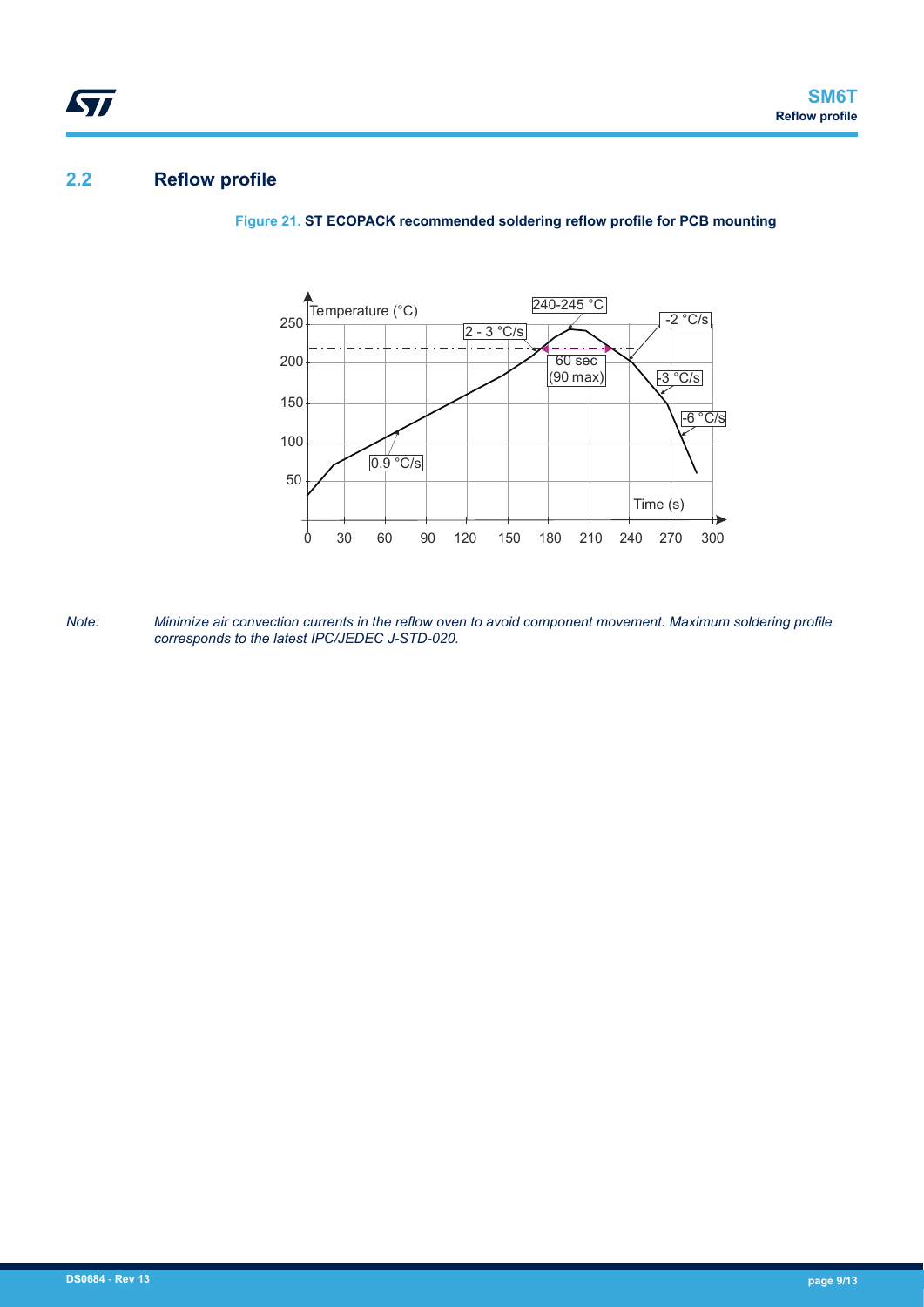## **3 Ordering information**

**Figure 22. Ordering information scheme**



### **Table 5. Ordering information**

| Order code    | <b>Marking</b>       | Package    | <b>Weight</b>     | Base gty. | Delivery mode |
|---------------|----------------------|------------|-------------------|-----------|---------------|
| SM6TxxxA / CA | See Table 6. Marking | <b>SMB</b> | 0.11 <sub>a</sub> | 2500      | Tape and reel |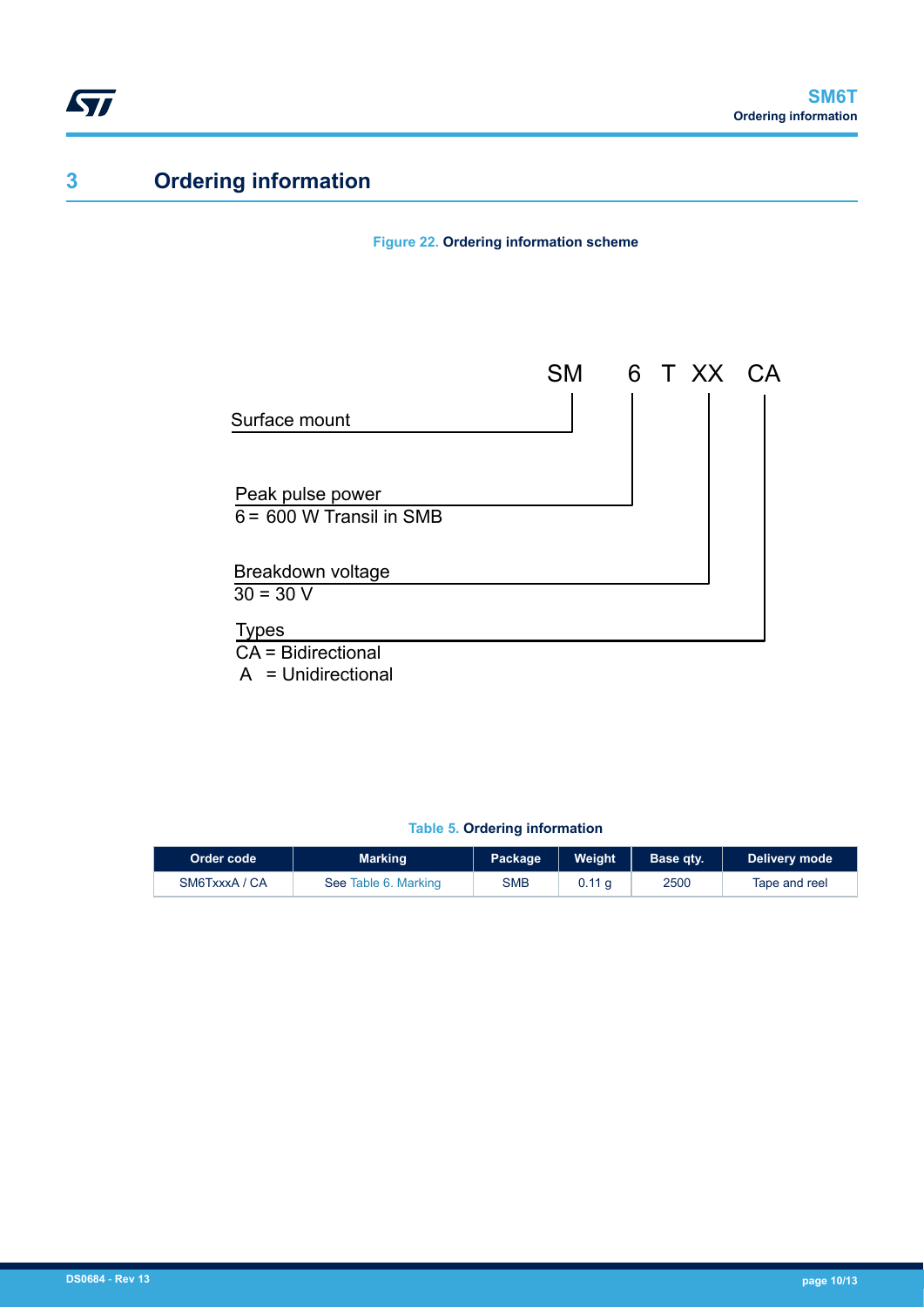<span id="page-10-0"></span>

| Order code      | <b>Marking</b> | Order code       | <b>Marking</b> |
|-----------------|----------------|------------------|----------------|
| SM6T6V8A        | <b>DE</b>      | SM6T6V8CA        | LE             |
| SM6T7V5A        | <b>DG</b>      | SM6T7V5CA        | <b>LG</b>      |
| <b>SM6T10A</b>  | <b>DP</b>      | SM6T10CA         | LP             |
| <b>SM6T12A</b>  | DT             | SM6T12CA         | LT.            |
| <b>SM6T15A</b>  | <b>DX</b>      | SM6T15CA         | <b>LX</b>      |
| <b>SM6T18A</b>  | <b>EE</b>      | SM6T18CA         | <b>ME</b>      |
| <b>SM6T22A</b>  | EK             | SM6T22CA         | <b>MK</b>      |
| <b>SM6T24A</b>  | <b>EM</b>      | SM6T24CA         | <b>MM</b>      |
| <b>SM6T27A</b>  | EP             | SM6T27CA         | <b>MP</b>      |
| <b>SM6T30A</b>  | <b>ER</b>      | SM6T30CA         | <b>MR</b>      |
| <b>SM6T33A</b>  | ET             | SM6T33CA         | <b>MT</b>      |
| SM6T36A         | <b>EV</b>      | SM6T36CA         | <b>MV</b>      |
| <b>SM6T39A</b>  | <b>EX</b>      | SM6T39CA         | <b>MX</b>      |
| <b>SM6T56A</b>  | FL.            | SM6T56CA         | <b>NL</b>      |
| <b>SM6T68A</b>  | <b>FQ</b>      | SM6T68CA         | <b>NQ</b>      |
| <b>SM6T75A</b>  | <b>FS</b>      | SM6T75CA         | <b>NS</b>      |
| <b>SM6T100A</b> | <b>FY</b>      | <b>SM6T100CA</b> | <b>NY</b>      |
| <b>SM6T150A</b> | <b>GL</b>      | <b>SM6T150CA</b> | <b>OL</b>      |
| <b>SM6T200A</b> | GU             | <b>SM6T200CA</b> | OU             |
| <b>SM6T220A</b> | <b>GW</b>      | SM6T220CA        | <b>OW</b>      |

### **Table 6. Marking**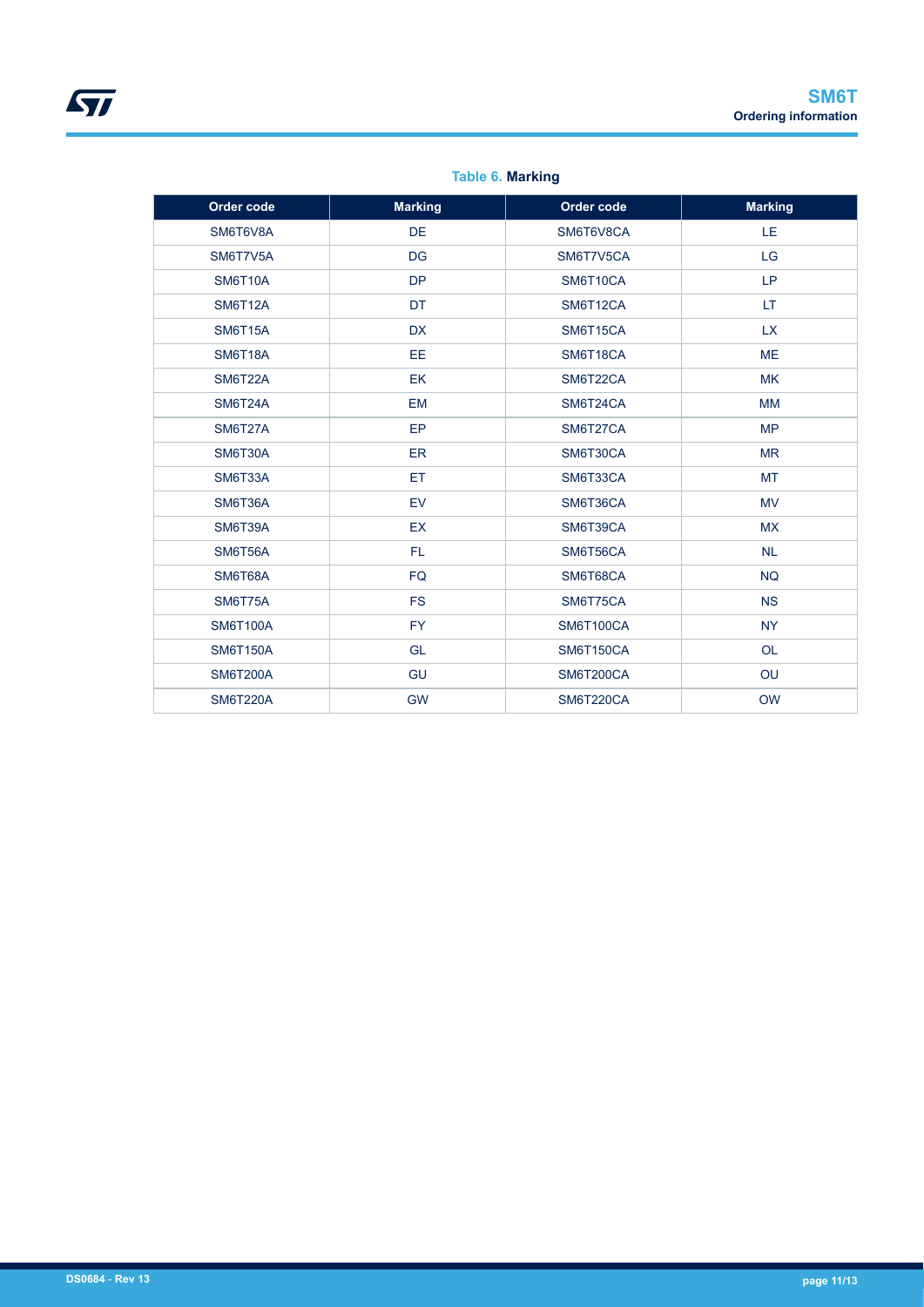## **Revision history**

| <b>Date</b> | <b>Version</b>  | <b>Changes</b>                                                                                                                                                           |
|-------------|-----------------|--------------------------------------------------------------------------------------------------------------------------------------------------------------------------|
| Aug-2001    | 4               | Previous update.                                                                                                                                                         |
| 15-Sep-2004 | 5               | 1. Types table parameters on page 2: IRM $\omega$ Ti = 85 °C condition added 2.<br>IRM max values changed                                                                |
| 26-Mar-2009 | 6               | Reformatted to current standard. SMB dimensions and footprint updated.<br>Maximum junction temperature replaced with operating junction temperature<br>range in Table 1. |
| 25-May-2009 |                 | Reformatted to current standard. Added standards compliance information on<br>page 1. Added device SM6T56 to Table 3. Updated all characteristic curves.                 |
| 17-Sep-2009 | 8               | Document updated for low leakage current.                                                                                                                                |
| 20-Oct-2009 | 9               | Updated Figure 13.                                                                                                                                                       |
| 10-Jan-2018 | 10 <sup>°</sup> | Updated Table 3: "Electrical characteristics parameter values ( $T_{amb}$ = 25 °C,<br>unless otherwise specified)".                                                      |
| 03-Sep-2020 | 11              | Updated Section 1.1 Characteristics (curves).                                                                                                                            |
| 11-Sep-2020 | 12 <sup>2</sup> | Minor text change.                                                                                                                                                       |
| 02-Jun-2021 | 13              | Updated Figure 12.                                                                                                                                                       |

### **Table 7. Document revision history**